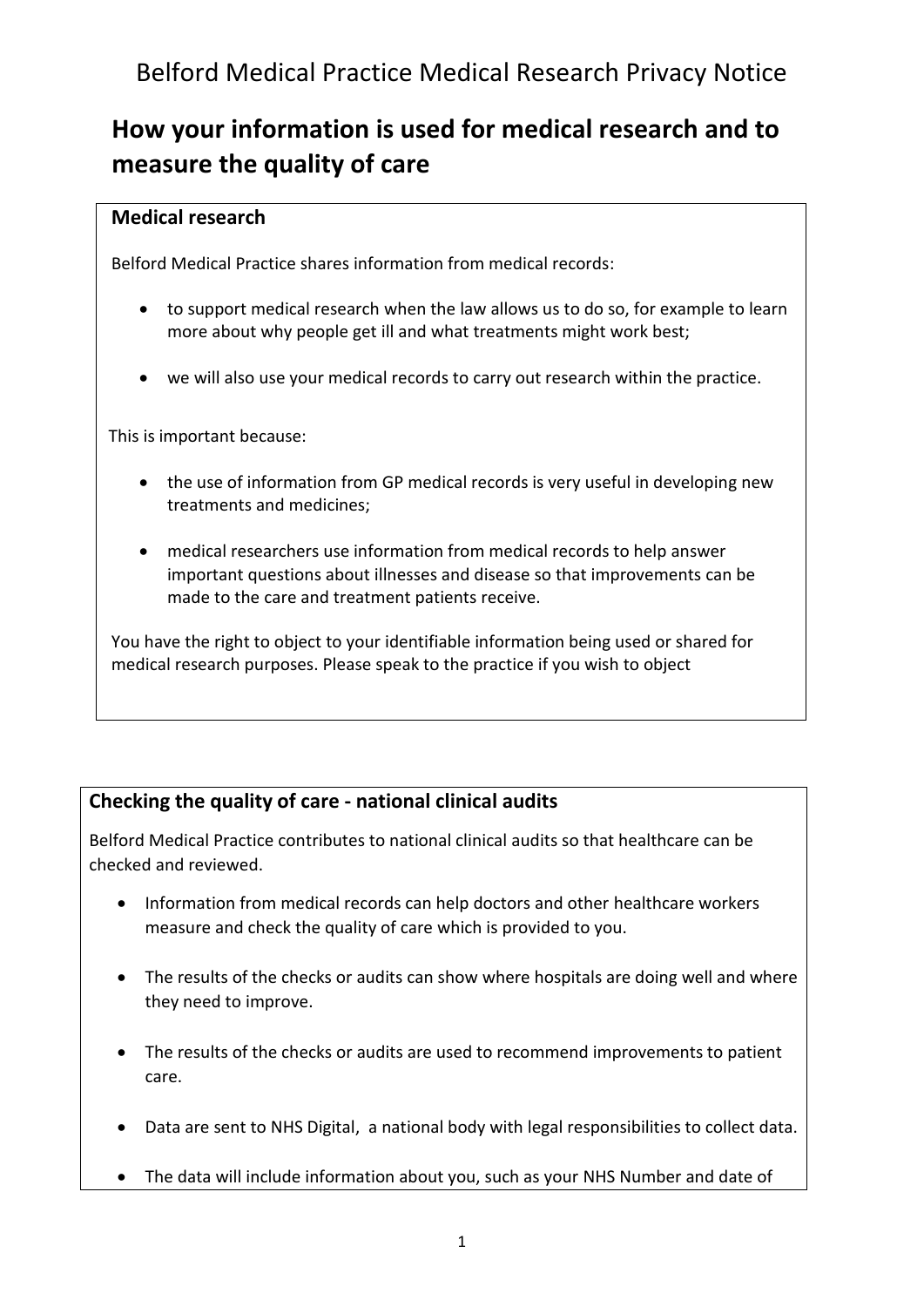birth and information about your health which is recorded in coded form - for example the code for diabetes or high blood pressure.

- We will only share your information for national clinical audits or checking purposes when the law allows.
- For more information about national clinical audits see the Healthcare Quality Improvements Partnership website:<https://www.hqip.org.uk/>
- You have the right to object to your identifiable information being shared for national clinical audits. Please contact the practice if you wish to object.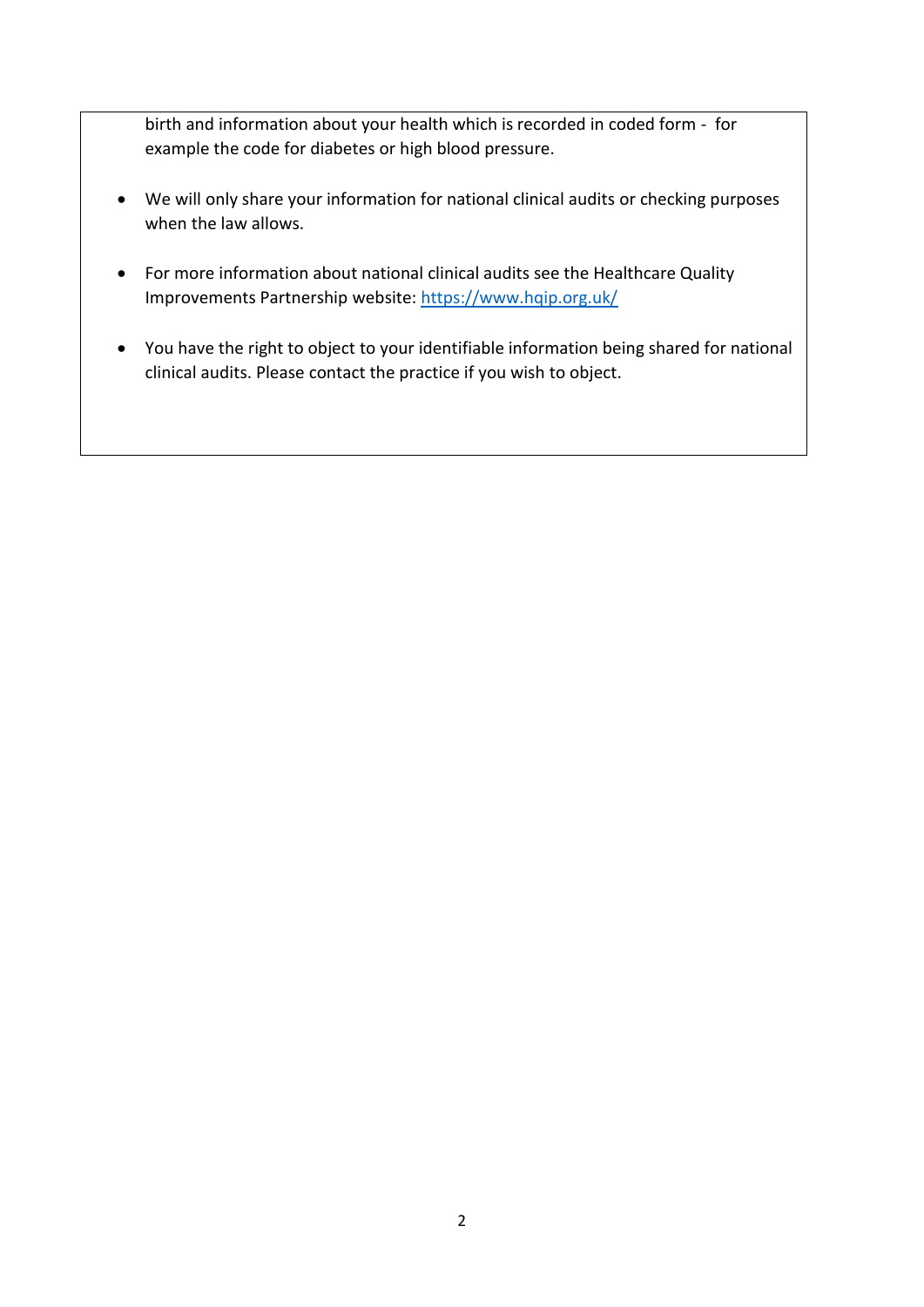We are required by law to provide you with the following information about how we share your information for medical research purposes.

| Data Controller contact                                  | Belford Medical Practice, Croft Field, Belford. NE70 7ER                                                                                 |
|----------------------------------------------------------|------------------------------------------------------------------------------------------------------------------------------------------|
| details                                                  | 01668213738                                                                                                                              |
| <b>Data Protection Officer</b>                           | Liane Cotterill                                                                                                                          |
| contact details                                          | Senior Governance Manager & Data Protection Officer                                                                                      |
|                                                          | <b>NECS</b>                                                                                                                              |
|                                                          | Teesdale house                                                                                                                           |
|                                                          | <b>Westpoint Road</b>                                                                                                                    |
|                                                          | Thornaby<br><b>Stockton on Tees</b>                                                                                                      |
|                                                          | <b>TS17 6BL</b>                                                                                                                          |
| Purpose of the                                           | Medical research and to check the quality of care which is given to                                                                      |
| processing                                               | patients (this is called national clinical audit).                                                                                       |
|                                                          |                                                                                                                                          |
| Lawful basis for                                         | The following sections of the GDPR mean that we can use medical                                                                          |
| processing                                               | records for research and to check the quality of care (national clinical                                                                 |
|                                                          | audits)                                                                                                                                  |
|                                                          | Article $6(1)(e)$ – 'processing is necessary for the performance of a task                                                               |
|                                                          | carried out in the public interest or in the exercise of official authority                                                              |
|                                                          | vested in the controller'.                                                                                                               |
|                                                          |                                                                                                                                          |
|                                                          | For medical research: there are two possible Article 9 conditions.                                                                       |
|                                                          | Article $9(2)(a)$ – 'the data subject has given explicit consent'<br>or                                                                  |
|                                                          | Article $9(2)(j)$ – 'processing is necessary for scientific or historical                                                                |
|                                                          | research purposes or statistical purposes in accordance with Article                                                                     |
|                                                          | 89(1) based on Union or Member States law which shall be                                                                                 |
|                                                          | proportionate to the aim pursued, respect the essence of the right to                                                                    |
|                                                          | data protection and provide for suitable and specific measures to                                                                        |
|                                                          | safeguard the fundamental rights and interests of the data subject'.                                                                     |
|                                                          | To check the quality of care (clinical audit):                                                                                           |
|                                                          | Article $9(2)(h)$ – 'processing is necessary for the purpose of                                                                          |
|                                                          | preventativemedicinethe provision of health or social care or                                                                            |
|                                                          | treatment or the management of health or social care systems and                                                                         |
|                                                          | services'                                                                                                                                |
| <b>Recipient or categories</b>                           | For medical research the data will be shared with approved research                                                                      |
| of recipients of the                                     | bodies.                                                                                                                                  |
| processed data                                           | For national clinical audits which check the quality of care the data will                                                               |
|                                                          | be shared with NHS Digital.                                                                                                              |
|                                                          |                                                                                                                                          |
| <b>Rights to object and the</b><br>national data opt-out | You have a right to object under the GDPR and the right to 'opt-out'<br>under the national data opt-out model. The national data opt-out |
|                                                          | model provides an easy way for you to opt-out of:                                                                                        |
|                                                          |                                                                                                                                          |